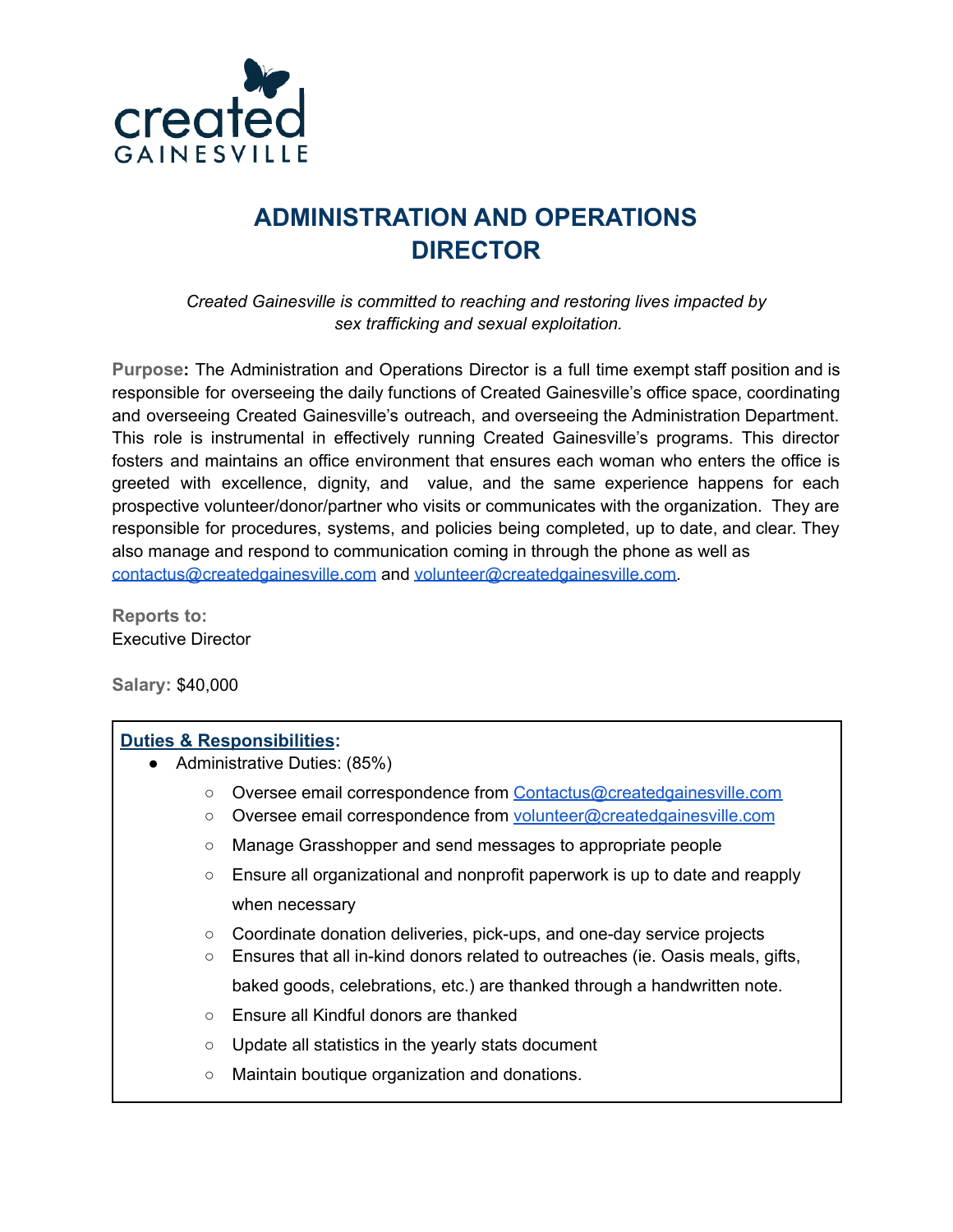

- Answer contact forms, event and speaking forms, and newsletter subscribers
- Communicate with event contacts and confirm speaking engagements
- Keep track of, communicate with partners about filling needs, and order inventory as needed
- Develop and Manage systems: Assess systems and communication to develop solutions for more streamline operations.
	- Systems include: LessannoyingCRM, Kindful, Signup Genius, Background checks, Grasshopper, Groupme, Trello, Google Calendar, Zoom, Voxer, Paycom
- Oversee and manage the Human Resources, Development, and Finance **Departments** 
	- Facilitate hiring and onboarding process
	- Oversee monthly payroll
- Oversee and facilitate L10 Meetings with the Administration Department
- Volunteer and Outreach:
- Oversee online sign ups on signupgenius.com (5%)
	- $\circ$  Check signupgenius.com on a weekly basis to make sure that we have all outreaches sponsored. Confirm Oasis and Club bag sponsors one week prior to the signup date via email, reminding them of details and when/where to drop off items. Primary contact for all sponsors to communicate questions about sponsored items they are signed up for.
	- Ensure we have an appropriate number of volunteers scheduled for upcoming outreaches.
	- Make sure all outreach dates are on signupgenius.com and in Google calendar
- Volunteer Coordinating: (10%)
	- Oversee applications, onboarding, paperwork, recruitment, communication, and scheduling of all volunteers and sponsors
	- Schedule and plan monthly volunteer recruitment meeting (Created Connect)
	- Confirm volunteers one week before outreach and the day of the outreach.
	- Schedule and send reminders about team training.
- Intern Management:
	- Provide training, prepare Checklists, oversee communication, calendar, and materials
- Outreach bag/supplies:
	- Responsible for packing street and club outreach bag by the morning of each outreach and coordinating with team leader for pickup of needed supplies
	- Recruit business/church sponsors to donate items/gift cards/baked goods for upcoming outreaches
	- Order needed supplies for upcoming outreaches if they have not been donated
	- Oversee the planning of special holiday outreaches and parties for women in Oasis (Thanksgiving, Christmas)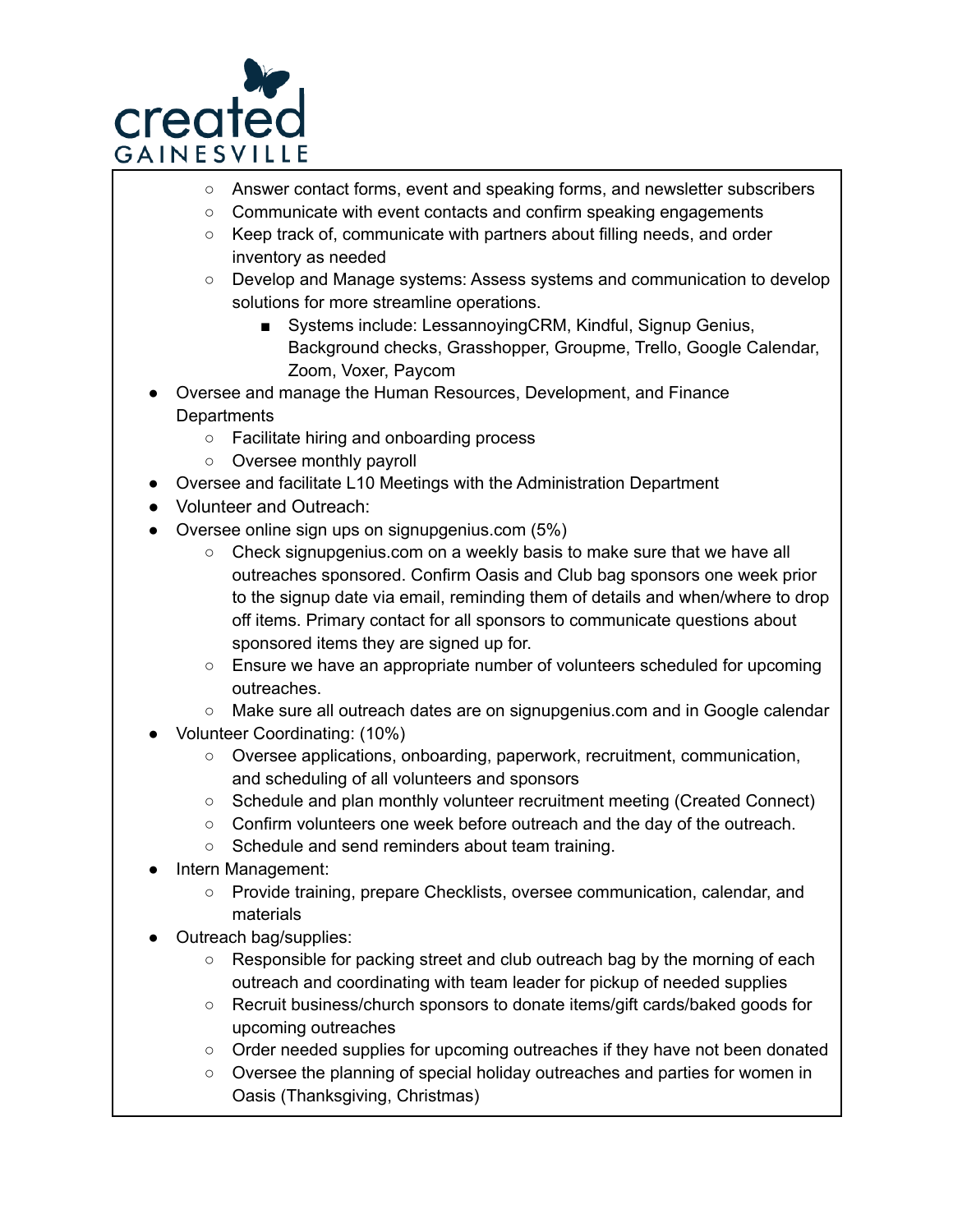

#### **Education and/or Experience**

- Bachelor's degree or higher
- Administrative experience
- Proficient in Word and Excel
- Ability to work in a collaborative, fast-paced environment
- Strong written and oral communication skills
- Ability to manage multiple projects simultaneously
- Strong organizational and analytical skills
- Willingness to establish and maintain effective working relationships
- Humble, servant leadership experience
- Clean driving record, preferred

#### **Physical Demands:**

- The physical demands described here are representative of those that must be met by an employee to successfully perform the essential functions of this job.
- Reasonable accommodations may be made to enable individuals with disabilities to perform the essential functions.
- While performing the duties of this job, the employee is frequently required to stand; sit; use hands to finger, handle, or feel; reach with hands and arms; and talk or hear.
- The employee is occasionally required to walk; climb or balance; and stoop, kneel, crouch, or crawl.
- The employee must frequently lift and/or move up to 10 pounds and occasionally lift and/or move up to 25 pounds.
- Specific vision abilities required by this job include close vision, and ability to adjust focus.
- In the performance of the duties of this job the employee is required to travel (frequency), drive a motor vehicle, communicate using telephone and email.